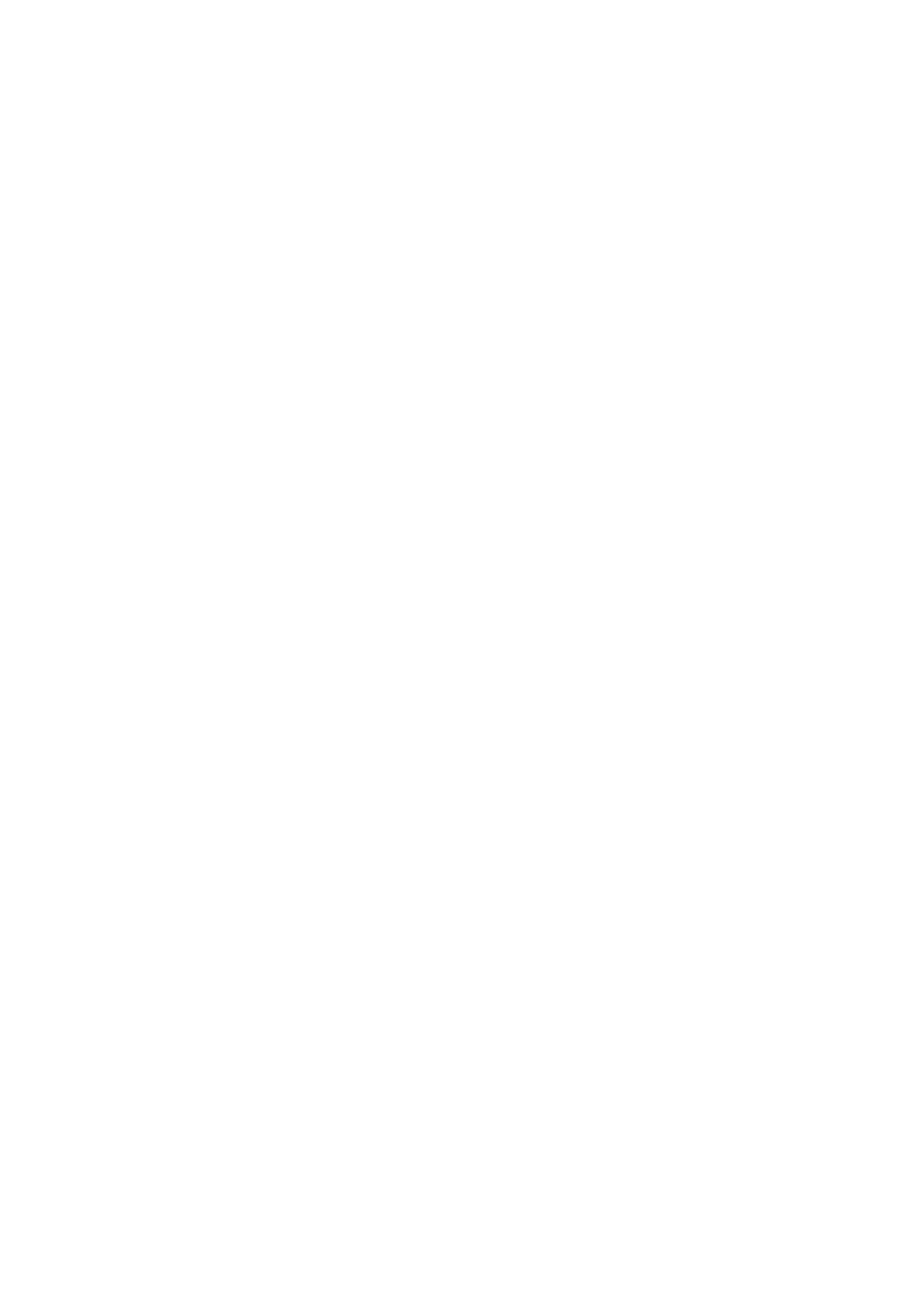

*Equality Act 2017*

# **EQUALITY ACT 2017 (DISABILITY) REGULATIONS 2020**

*Approved by Tynwald: 22 January 2020 Coming into Operation in accordance with regulation 2*

The Council of Ministers makes the following Regulations under sections 3(2) and  $23(2)(a)$  and (e) of, and paragraphs 1, 2(4), 3(2) and (3), 4 and 7(1) of Schedule 1 and paragraph 6 of Schedule 19 to, the Equality Act 2017, and in reliance upon section 167(3) of that Act.

# **PART 1 – INTRODUCTION**

# <span id="page-2-1"></span><span id="page-2-0"></span>**1 Title**

These Regulations are the Equality Act 2017 (Disability) Regulations 2020.

# <span id="page-2-2"></span>**2 Commencement**

If approved by Tynwald, these Regulations come into operation on the day after they are approved by Tynwald<sup>1</sup>.

# <span id="page-2-3"></span>**3 Interpretation**

In these Regulations —

"**the Act**" means the Equality Act 2017;

"**addiction**" includes a dependency;

"**building**" means an erection or structure of any kind;

**"consultant ophthalmologist"** means —

(a) a health care professional who is a fully registered person and has a licence to practice as an ophthalmologist in accordance with the *Health Care Professionals Act 2014;* or

<sup>1</sup> Under section 168(1) of the Equality Act 2017 section 30 of the Legislation Act 2015 (Tynwald procedure — approval required) applies to these Regulations.



 $\overline{a}$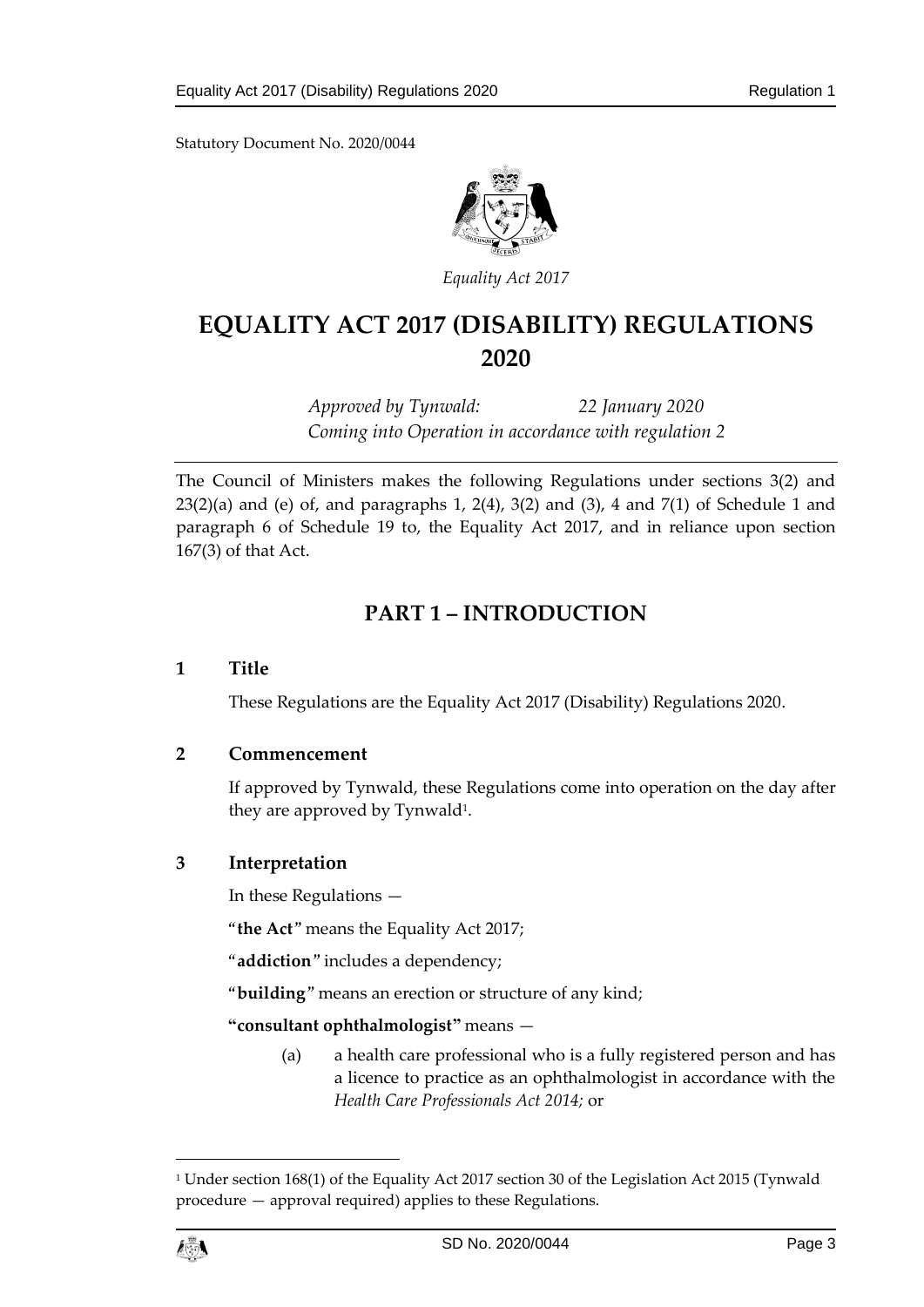- (b) a consultant or honorary consultant appointed in the medical speciality of ophthalmology, who is employed for the purposes of providing any service as part of the health service continued under [section 1\(1\) and \(2\)](https://login.westlaw.co.uk/maf/wluk/app/document?src=doc&linktype=ref&context=47&crumb-action=replace&docguid=IC111F550829111DBA731C284100B17B4) of the [National Health Service Act 2006](https://login.westlaw.co.uk/maf/wluk/app/document?src=doc&linktype=ref&context=47&crumb-action=replace&docguid=IB52C6920827611DB8C83CEF6F6DAF4CB) (of Parliament)<sup>2</sup>;
- "**a second requirement duty**" means a duty to comply with the second requirement contained in any of the following provisions of the Act—
	- (a) paragraph 2 of Schedule 2 (services and public functions: reasonable adjustments);
	- (b) paragraph 2 of Schedule 8 (work reasonable adjustments);
	- (c) paragraph 3 of Schedule 14 (education reasonable adjustments for further or higher education);
	- (d) paragraph 2 of Schedule 15 (associations reasonable adjustments).

# **PART 2 — DETERMINATION OF DISABILITY**

# <span id="page-3-1"></span><span id="page-3-0"></span>**4 Addiction**

- (1) Addiction to alcohol, nicotine or any other substance is to be treated as not amounting to an impairment for the purposes of the Act.
- (2) But paragraph (1) does not apply to addiction which was originally the result of administration of medically prescribed drugs or other medical treatment.

# <span id="page-3-2"></span>**5 Other conditions not to be treated as impairments**

- (1) For the purposes of the Act, the following conditions are to be treated as not amounting to impairments —
	- (a) a tendency to set fires;
	- (b) a tendency to steal;
	- (c) a tendency to physical or sexual abuse of other persons;
	- (d) exhibitionism; and
	- (e) voyeurism.
- (2) For the purposes of the Act, the condition known as seasonal allergic rhinitis is to be treated as not amounting to an impairment.
- (3) But paragraph (2) does not prevent that condition from being taken into account for the purposes of the Act if it aggravates the effect of any other condition.

-



<sup>2</sup> 2006 c. 41.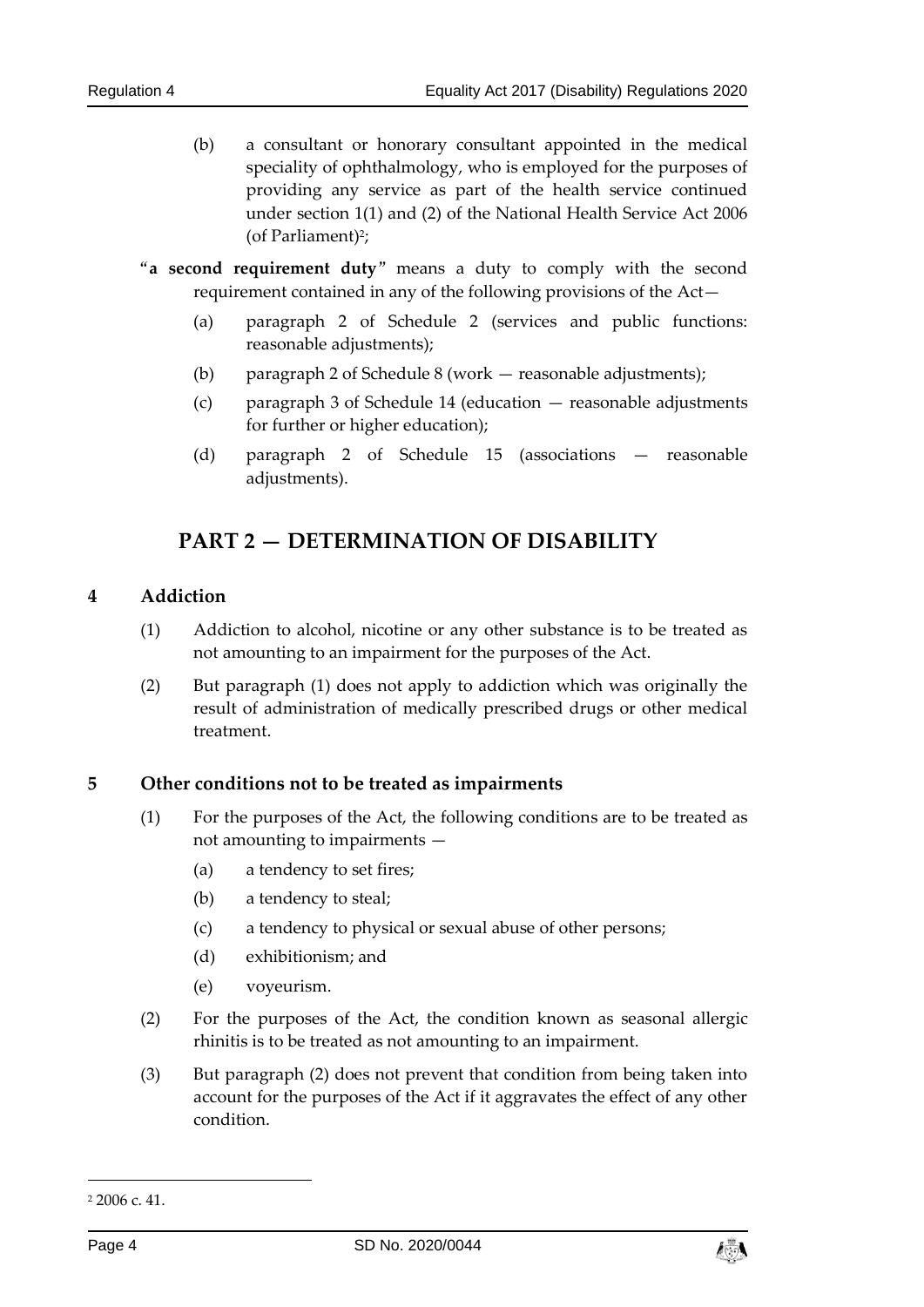# <span id="page-4-0"></span>**6 Tattoos and piercings**

For the purposes of paragraph 3 of Schedule 1 to the Act, a severe disfigurement is not to be treated as having a substantial adverse effect on the ability of the person concerned to carry out normal day-to-day activities if it consists of—

- (a) a tattoo (which has not been removed); or
- (b) a piercing of the body for decorative or other non-medical purposes, including any object attached through the piercing for such purposes.

# <span id="page-4-1"></span>**7 Babies and young children: effect of impairment**

For the purposes of the Act, if a child under 6 years of age has an impairment that does not have a substantial and long-term adverse effect on the ability of that child to carry out normal day-to-day activities, the impairment is to be taken to have a substantial and long-term adverse effect on the ability of that child to carry out normal day-to-day activities if it would normally have that effect on the ability of a person aged 6 years or over to carry out normal day-today activities.

# <span id="page-4-2"></span>**8 Persons deemed to have a disability**

<span id="page-4-3"></span>A person is deemed to have a disability, and thus to be a disabled person, for the purposes of the Act if that person is certified as blind, severely sight impaired, sight impaired or partially sighted by a consultant ophthalmologist.

# **PART 3 — AUXILIARY AIDS AND SERVICES**

# <span id="page-4-4"></span>**9 Auxiliary aids or services**

- (1) The following are to be treated as auxiliary aids or services for the purposes of paragraphs 2 to 4 of Schedule 4 to the Act—
	- (a) the removal, replacement or provision of any furniture, furnishings, materials, equipment and other chattels;
	- (b) the replacement or provision of any signs or notices;
	- (c) the replacement of any taps or door handles;
	- (d) the replacement, provision or adaptation of any door bell, or any door entry system;
	- (e) changes to the colour of any surface (such as, for example, a wall or door).
- (2) But paragraph (1)(a) does not include the provision of any item which would be a fixture when installed.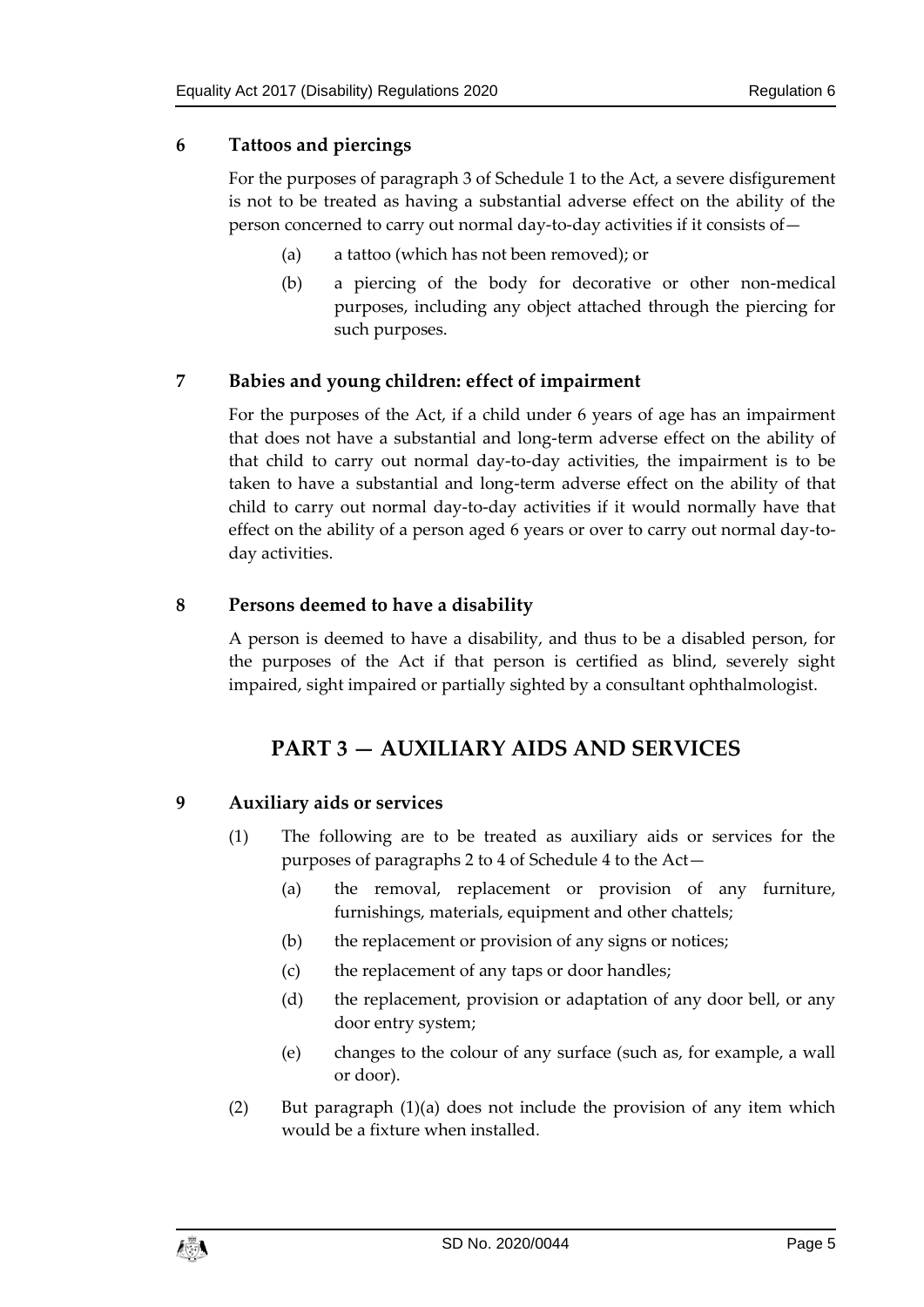- (3) It is reasonable to regard a request for a matter falling within paragraph (1) as a request for a controller of premises to take steps in order to provide an auxiliary aid or service.
- (4) In paragraph (3), the "controller of premises" means—
	- (a) in relation to paragraph 2 of Schedule 4 to the Act, the controller of let premises;
	- (b) in relation to paragraph 3 of Schedule 4 to the Act, the controller of premises that are to let.

# <span id="page-5-0"></span>**PART 4 — REASONABLE ADJUSTMENTS TO PHYSICAL FEATURES**

#### <span id="page-5-1"></span>**10 Part 4: interpretation**

In this Part "L" means a relevant landlord.

#### <span id="page-5-2"></span>**11 Reasonableness and design standards**

- (1) This regulation prescribes particular circumstances, for the purposes of paragraph 2 of Schedule 2 and paragraph 2 of Schedule 15 to the Act, in which it is not reasonable for a provider of services, a public authority carrying out its functions or an association to have to take the steps specified in this regulation.
- (2) It is not reasonable for a provider of services, a public authority carrying out its functions or an association to have to remove or alter a physical feature where the feature concerned —
	- (a) was provided in or in connection with a building for the purpose of assisting people to have access to the building or to use facilities provided in the building; and
	- (b) satisfies the relevant design standard.
- (3) Whether a physical feature satisfies the relevant design standard is to be determined in accordance with the Schedule.

# <span id="page-5-3"></span>**12 Landlord withholding consent**

- (1) This regulation prescribes particular circumstances in which L is to be taken, for the purposes of Schedule 19 to the Act, to have withheld consent for alterations to premises.
- (2) L is to be taken to have withheld such consent if, within the period of 42 days beginning with the date on which L receives the application for consent, L—
	- (a) fails to reply consenting to or refusing the alteration; or

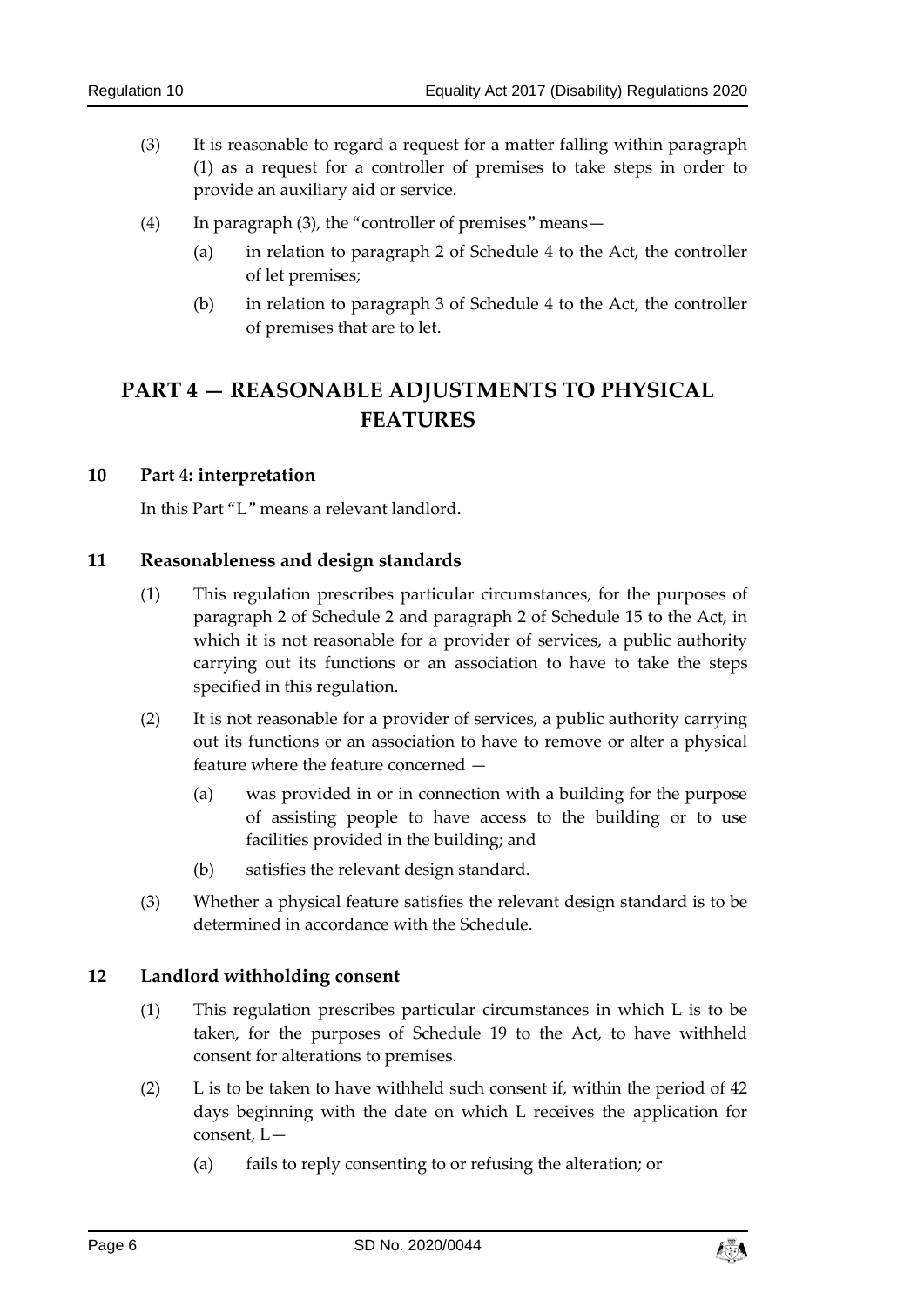- (b) replies consenting to the alteration subject to obtaining the consent of another person required under a superior lease or pursuant to a binding obligation, but fails to seek that consent.
- (3) L is not to be taken to have withheld consent for the purposes of paragraph  $(2)$  if  $-$ 
	- (a) the applicant fails to submit with the application such plans and specifications as it is reasonable for L to require before consenting to the alteration; and
	- (b) within the period of 21 days beginning with the date on which L receives the application, L replies requesting the applicant to submit such plans and specifications.
- (4) But if such plans and specifications are submitted to L in response to a request made in accordance with paragraph (3)(b), L is to be taken to have withheld consent to the alteration where, within the period of 42 days beginning with the date on which L receives those plans and specifications L—
	- (a) fails to reply consenting or refusing the alteration; or
	- (b) replies consenting to the alteration subject to obtaining the consent of another person required under a superior lease or pursuant to a binding obligation, but fails to seek that consent.
- (5) L, who having sought the consent of the other person referred to in paragraph  $(2)(b)$  or  $(4)(b)$ , receives that consent, is to be taken to have withheld consent to the alteration if, within the period of 14 days beginning with the day on which L receives the consent, L fails to inform the applicant in writing that it has been received.
- (6) L, who but for the requirements as to time, complies with the requirements of paragraph (2), (4) or (5) is to be taken to have withheld consent until such time as L so complies.
- (7) For the purposes of this regulation L is to be treated as not having sought another's consent unless L—
	- (a) has applied in writing to that person indicating that—
		- (i) the occupier has applied for consent to the alteration of the premises in order to comply with a second requirement duty; and
		- (ii) L has given consent conditionally upon obtaining the other person's consent; and
	- (b) submits to that other person any plans and specifications which have been submitted to L.
- (8) In this regulation "to reply" means to reply in writing.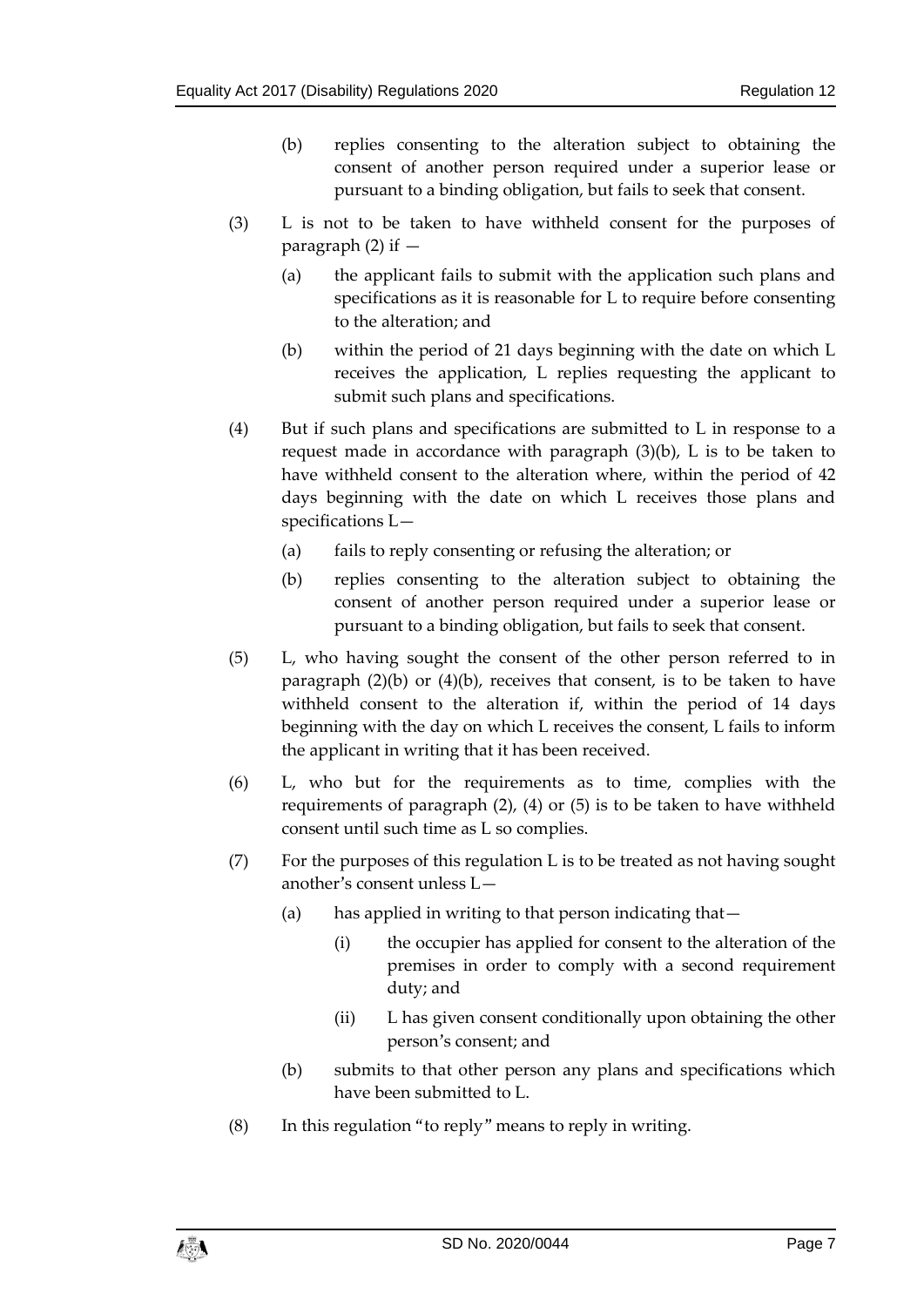# <span id="page-7-0"></span>**13 Landlord withholding consent unreasonably**

- (1) This regulation prescribes particular circumstances in which L is to be taken, for the purposes of Schedule 19 to the Act, to have acted unreasonably in withholding consent for alterations to the premises.
- (2) The circumstances so prescribed are that the lease provides that L must give his or her consent to an alteration of the kind in question and L has withheld consent to that alteration.

# <span id="page-7-1"></span>**14 Landlord withholding consent reasonably**

- (1) Paragraphs (2) and (3) each prescribe particular circumstances in which L is to be taken, for the purposes of Schedule 19 to the Act, to have acted reasonably in withholding consent for alterations to premises.
- (2) The circumstances so prescribed by this paragraph are where—
	- (a) there is a binding obligation requiring the consent of any person to the alteration;
	- (b) L has taken steps to obtain that consent; and
	- (c) that consent has not been given, or has been given subject to a condition making it reasonable for L to withhold consent.
- (3) The circumstances prescribed by this paragraph are that L does not know, and could not reasonably be expected to know, that the alteration is one which the occupier proposes to make to comply with a second requirement duty.

# <span id="page-7-2"></span>**15 Landlord's consent subject to conditions**

- (1) This regulation prescribes particular circumstances in which a condition, subject to which L has given consent to alterations to premises, is to be taken, for the purposes of Schedule 19 to the Act, to be reasonable.
- (2) The circumstances so prescribed are where the condition is to the effect that—
	- (a) the occupier must obtain any necessary planning permission and any other consent or permission required by or under any enactment;
	- (b) the work must be carried out in accordance with any plans or specifications approved by L;
	- (c) L must be permitted a reasonable opportunity to inspect the work (whether before or after it is completed);
	- (d) the consent of another person required under a superior lease or a binding agreement must be obtained;
	- (e) the occupier must repay to L the costs reasonably incurred in connection with the giving of the consent.

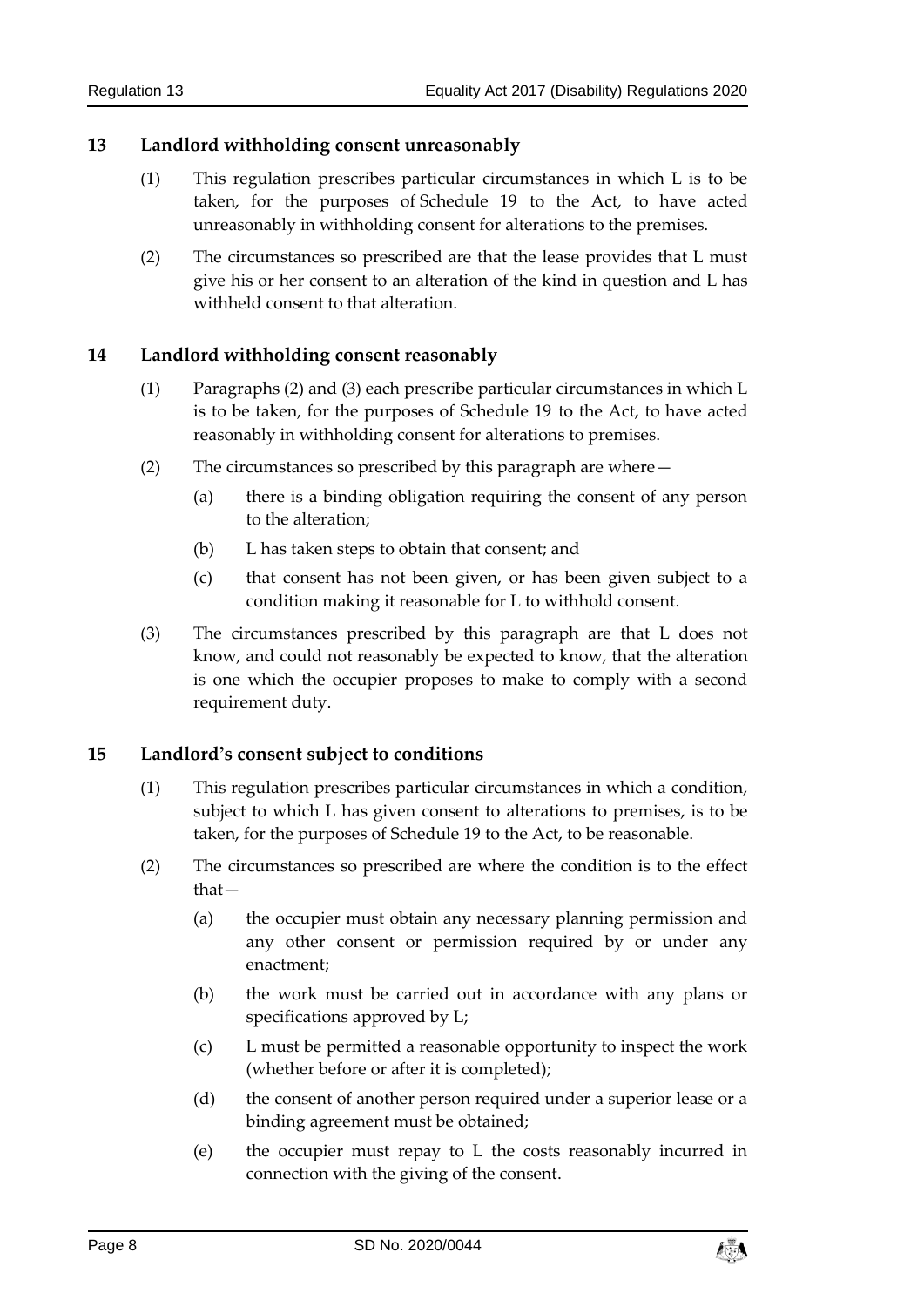# <span id="page-8-0"></span>**16 Modification of Schedule 19**

- (1) In relation to any case where the occupier occupies premises under a sub-tenancy, the provisions of Schedule 19 to the Act are to be treated as modified as follows.
- (2) In paragraph 3(3) and (4) and 4(1), for "the landlord" substitute "the immediate landlord" in each place it occurs.
- (3) After paragraph 3(3), insert the following sub-paragraph—
	- "(3A) Except to the extent to which it expressly so provides, any superior lease in respect of the premises shall have effect in relation to the landlord and tenant who are parties to that superior lease as if it provided—
		- (a) for the tenant to be entitled to give his or her consent to the alteration with the written consent of the landlord;
		- (b) for the tenant to have to make a written application to the landlord for consent if the tenant wishes to give consent to the alteration;
		- (c) if such an application is made, for the landlord not to withhold consent unreasonably; and
		- (d) for the landlord to be entitled to make consent subject to reasonable conditions.".
- (4) After paragraph 4(2), insert the following sub-paragraph—
	- "(2A) If the tenant of any superior lease in relation to the premises has applied in writing to his or her landlord for consent to the alteration and—
		- (a) that consent has been refused; or
		- (b) the landlord has made his or her consent subject to one or more conditions,

the occupier, tenant or a disabled person who has an interest in the alteration being made may refer the matter to the Tribunal.".

- (5) In paragraph 5—
	- (a) in sub-paragraph (2), for "the landlord" substitute "any landlord (including any superior landlord)";
	- (b) in sub-paragraph (3), for paragraph (a), substitute  $-$ 
		- "(a) must grant the request if it is made before the hearing of the complaint or claim begins, unless it considers that another landlord should be joined as a party to the proceedings.".

# <span id="page-8-1"></span>**17 Revocation**

The following are revoked—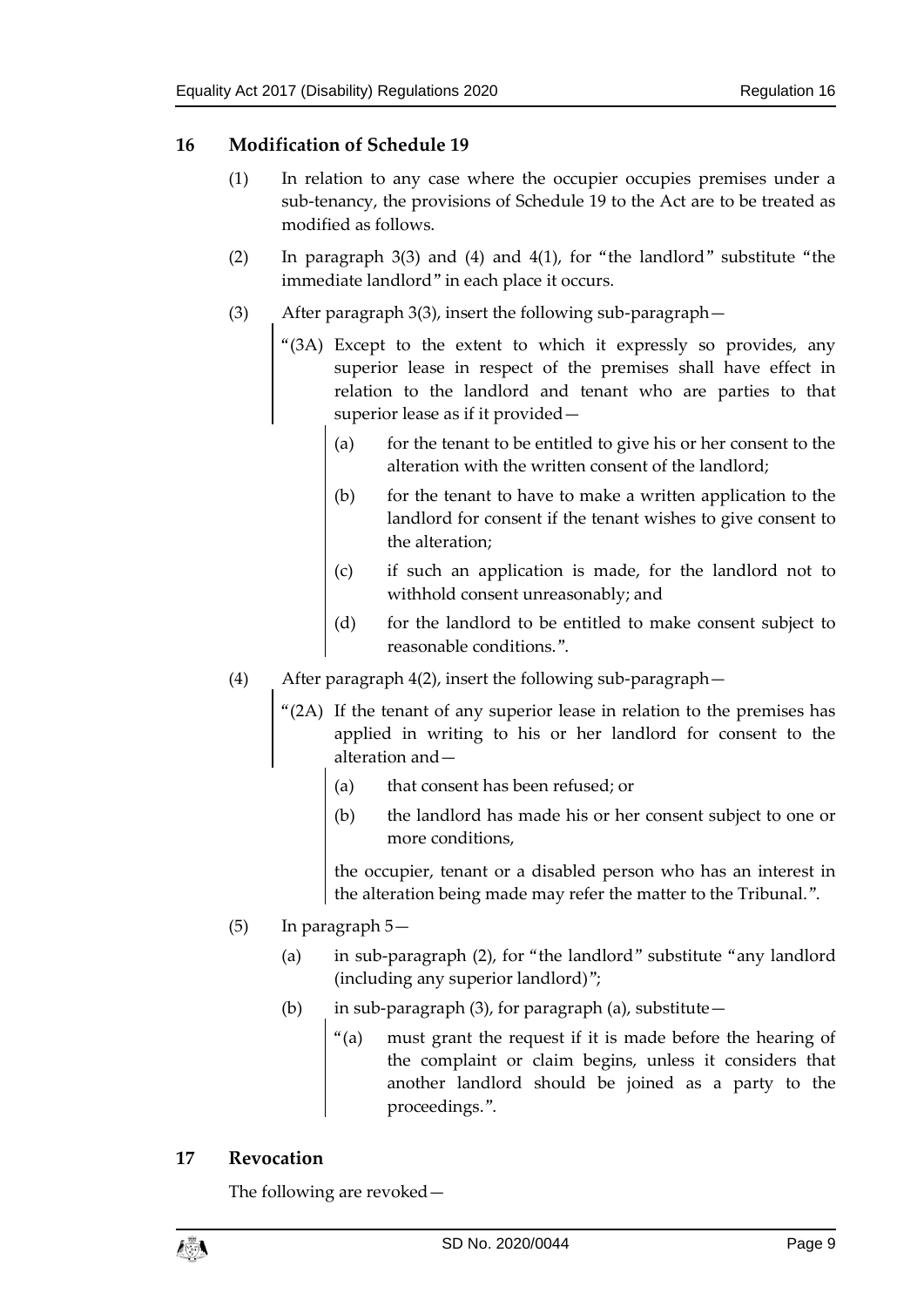- (a) the Disability Discrimination (Meaning of Disability) Regulations  $2015^3;$
- (b) the Disability Discrimination (Services and Premises) Regulations 2016<sup>4</sup>; and
- (c) the Disability Discrimination (Services and Premises) Regulations 2017<sup>5</sup> .

#### **MADE 16 JANUARY 2020**

**W GREENHOW** *Chief Secretary*

-



<sup>3</sup> SD 2015/0365.

<sup>4</sup> SD 2016/0130.

<sup>5</sup> SD 2017/0284.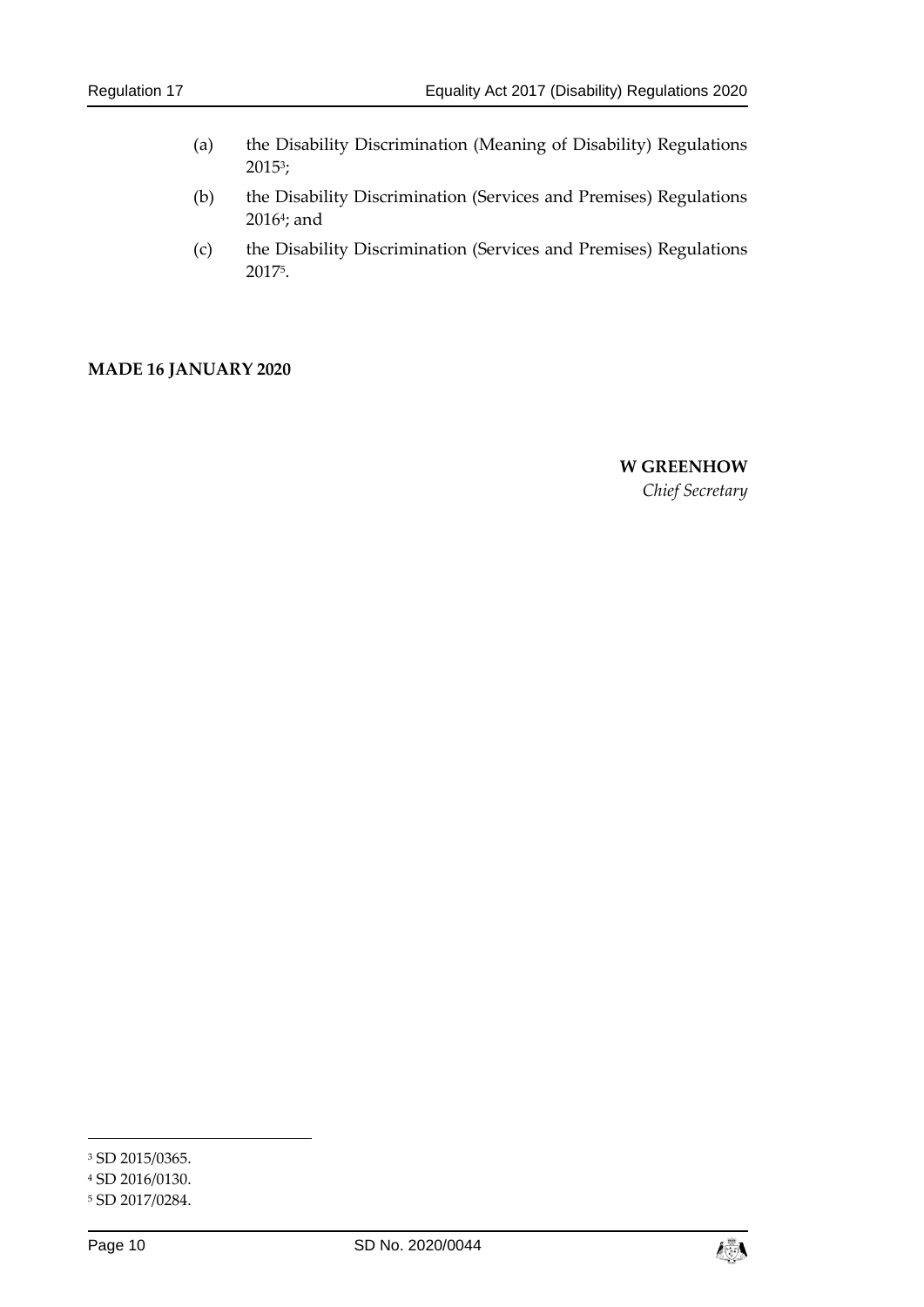## **SCHEDULE**

## <span id="page-10-1"></span><span id="page-10-0"></span>**REMOVAL OR ALTERATION OF PHYSICAL FEATURES: DESIGN STANDARDS**

## [Regulation 11(3)]

# **1 Definition of "relevant design standard"**

- (1) A physical feature, in relation to a building, satisfies the relevant design standard for the purposes of regulation 11(2) where it accords with the relevant objectives, design considerations and provisions in Approved Document M.
- (2) But a physical feature does not satisfy the relevant design standard where more than 10 years have elapsed since —
	- (a) the day on which the construction or installation of the feature was completed; or
	- (b) in the case of a physical feature provided as part of a larger building project, the day on which the works in relation to that project were completed.

# **2 Buildings in the Island**

- (1) For the purposes of this paragraph and paragraph  $1(1)$ 
	- (a) "**Approved Document M**" means
		- (i) the 2004 edition of the document of that title approved by the Department of Local Government and the Environment<sup>6</sup> as practical guidance on meeting Part M of Schedule 1 to the Building Regulations 2007<sup>7</sup> (ISBN 0- 11-753901-5); or
		- (ii) the 2004 edition of the document of that title approved by the Department of Infrastructure<sup>8</sup> as practical guidance on meeting Part M of Schedule 1 to the Building Regulations 2014<sup>9</sup> (ISBN 0-11-753901-5); or
		- (iii) Volume 2 of the 2015 edition of the document of that title approved by the Department of Environment, Food

<sup>9</sup> SD 2014/0165.



1

<sup>6</sup> See the Building Control (Approved Documents) Order 2007 (SD 154/07), which came into operation on 1 July 2007.

<sup>7</sup> SD 153/07. The Building Regulations 2007 were revoked by the Building Regulations 2014 subject to savings and transitional provisions.

<sup>8</sup> See the Building Control (Approved Documents) Order 2014 (SD 2014/0301), which came into operation on 1 October 2014.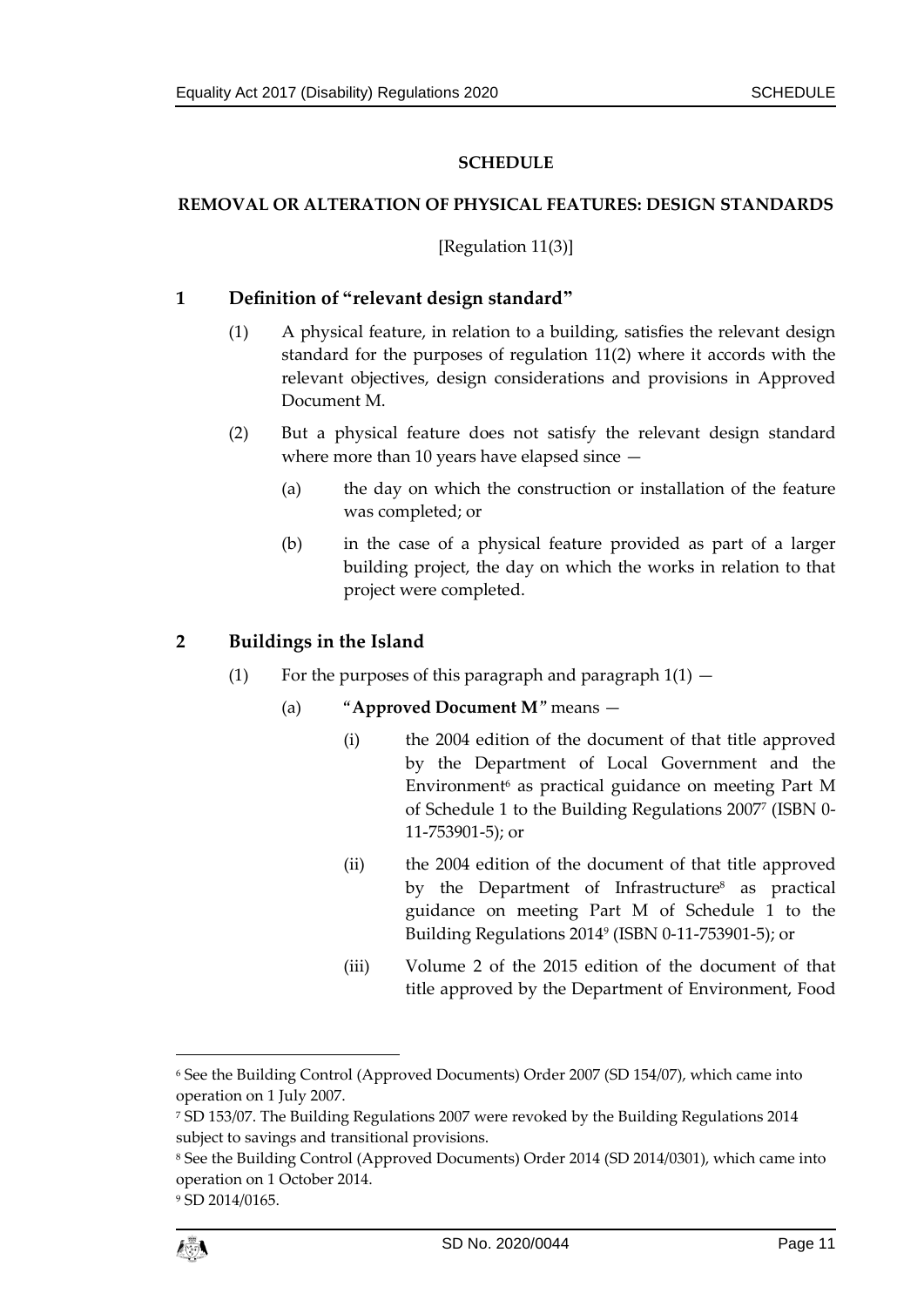and Agriculture<sup>10</sup> as practical guidance on meeting Part M of Schedule 1 to the Building Regulations 2014 (ISBN 978-1-85946-609-4);

- (b) "**the Building Regulations**" means the Building Regulations 2007 or the Building Regulations 2014 as in operation from time to time.
- (2) In the case of a physical feature provided as part of building works to which the Building Regulations applied, for the purposes of paragraph 1(1) Approved Document M is whichever edition is the practical guidance which was relevant in relation to meeting the requirements of the Building Regulations which applied to those building works.
- (3) In any other case, for the purposes of paragraph 1(1) Approved Document M is whichever edition was the last edition published at the time when the physical feature was provided in or in connection with the building.
- (4) For the purpose of sub-paragraph (3), a physical feature is deemed to be provided in or in connection with the building on —
	- (a) the day upon which the works to install or construct the feature were commenced; or
	- (b) in the case of a physical feature provided as a part of a larger building project, the day upon which the works in relation to that project were commenced.
- (5) If, in relation to the physical feature in question, any provision of Approved Document M refers to a standard or specification (in whole or in part), that standard or specification is to be construed as including reference to any equivalent standard or specification recognised for use in any EEA state.

-



<sup>10</sup> See the Building Control (Approved Documents) (No. 2) Order 2019 (SD 2019/0448).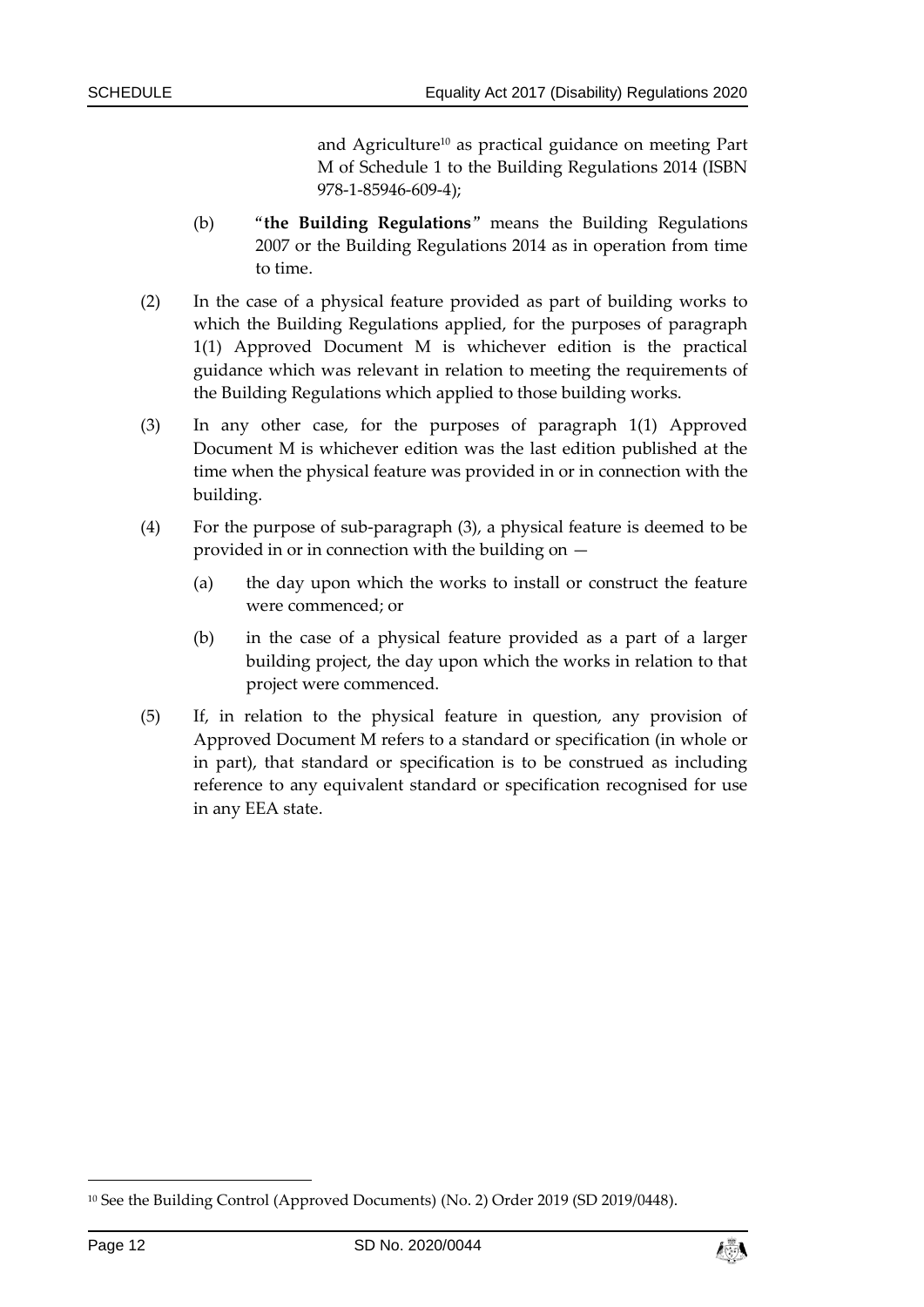# *EXPLANATORY NOTE*

## *(This note is not part of the Regulations)*

These Regulations re-enact with amendments provisions which were previously made under the Disability Discrimination Act 2006 and which are revoked by regulation 17 of these Regulations and make new provision in certain respects.

Part 2 contains provisions which supplement those in the Equality Act 2017 ("the Act") about when a person is or is not disabled for the purposes of that Act.

Regulation 4 excludes addictions (other than those caused by medical treatment or by prescribed medicines) from being impairments for the purposes of the Act.

Regulation 5 excludes certain conditions from being impairments for the purposes of the Act in order to avoid providing protection for people, where the effect of their condition may involve anti-social or criminal behaviour towards others. It also excludes certain conditions because they are not conditions that are generally recognised as disabilities.

Regulation 6 provides that severe disfigurements consisting of tattoos and certain body piercings are not to be treated as having a substantial adverse effect on a person's ability to carry out normal day-to-day activities.

Regulation 7 contains provision for assessing the ability of a child under 6 years of age to carry out normal day-to-day activities.

Regulation 8 deems a person who is certified by a consultant ophthalmologist as blind, severely sight-impaired, sight-impaired or partially sighted to be a disabled person. The various terms used in this provision reflect the fact that the terminology used in the certificates by consultant ophthalmologists has changed over time.

In Part 3, regulation 9 sets out things which are to be treated as auxiliary aids or services for the purposes of paragraphs 2 to 4 of Schedule 4 to the Act.

Part 4 contains provisions about reasonable adjustments to physical features of premises.

Regulation 10 provides that "L" as it appears in Part 4 means a relevant landlord.

Regulation 11 provides that it is not reasonable for a provider of services, a public authority carrying out its functions or an association to have to remove or alter a physical feature which was provided in or in connection with a building to assist with access to the building or to use facilities and satisfies the design standard. The Schedule to these Regulations provides details of how to determine whether the design standard is satisfied.